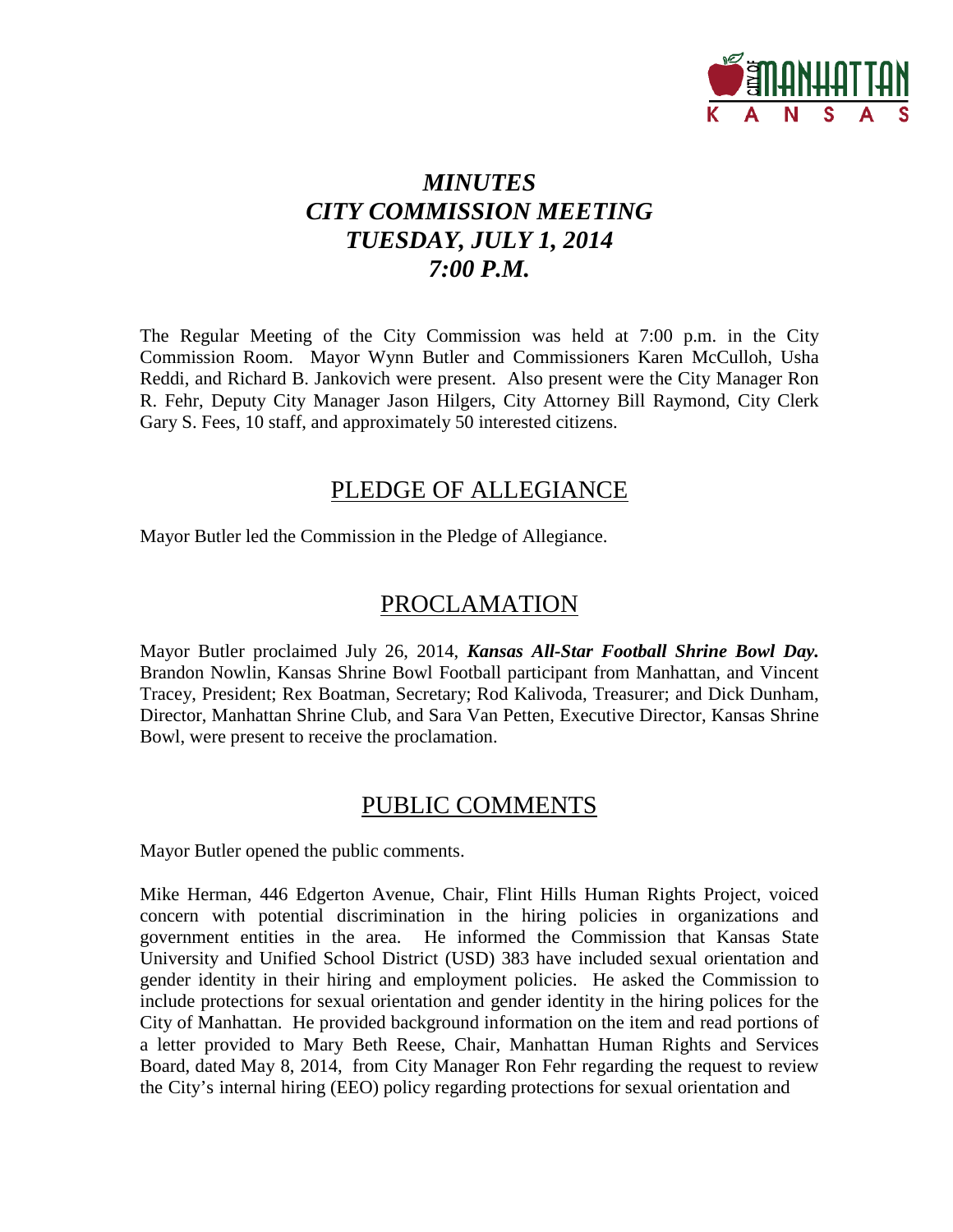## PUBLIC COMMENTS *(CONTINUED)*

gender identity. He stated that he attended the June 26, 2014, Manhattan Human Rights and Services Board meeting and wanted to hear from the City Commission on what mechanism was input received regarding this item from City Manager Ron Fehr, what was the discussion on the item during a City Commission Discussion/Briefing Session, and the rationale by which the City Commission concluded they didn't have sufficient interest in reviewing this policy.

Mayor Butler stated that this item was discussed during a City Commission Discussion/Briefing Session which is an open public meeting. He clarified the way agenda items are determined with at least three commissioners wishing to place an item on a future agenda and stated that there were not three Commissioners that wanted to place it on an agenda. He informed Mr. Herman that the Commission discussed if there was a hiring problem at the City and determined that there was no evidence of a problem with the City of Manhattan's hiring practices and, by tinkering with it, could inadvertently cause a problem. He stressed the importance for 100 percent equality under the law in hiring practices.

Commissioner Jankovich reiterated the comments of Mayor Butler regarding the discussion of the item during a City Commission Discussion/Briefing Session and stated that this is an open public meeting and is attended periodically by the media. He said that the reply from City Manager Ron Fehr was in the same manner that the request from the Manhattan Human Rights and Services Board was made. He stated that the City Manager reports to the City Commission, and while this item is in the City Manager's purview, there are times when decisions like this need to be elevated to the City Commission.

Mike Herman, 446 Edgerton Avenue, Chair, Flint Hills Human Rights Project, informed the Commission that without establishing a policy, there are no mechanisms for people who are discriminated against based on their sexual orientation and gender identity.

Mayor Butler stated that this policy falls in the purview of the City Manager's responsibility and believed that the City Manager is doing a fine job with hiring practices and there is no reason to change the current policy.

Mike Herman, 446 Edgerton Avenue, Chair, Flint Hills Human Rights Project, respectfully urged the Commission to reconsider reviewing the City's policy and to add these protections that other government entities in the area have included in their hiring practices and policies.

Hearing no other comments, Mayor Butler closed the public comments.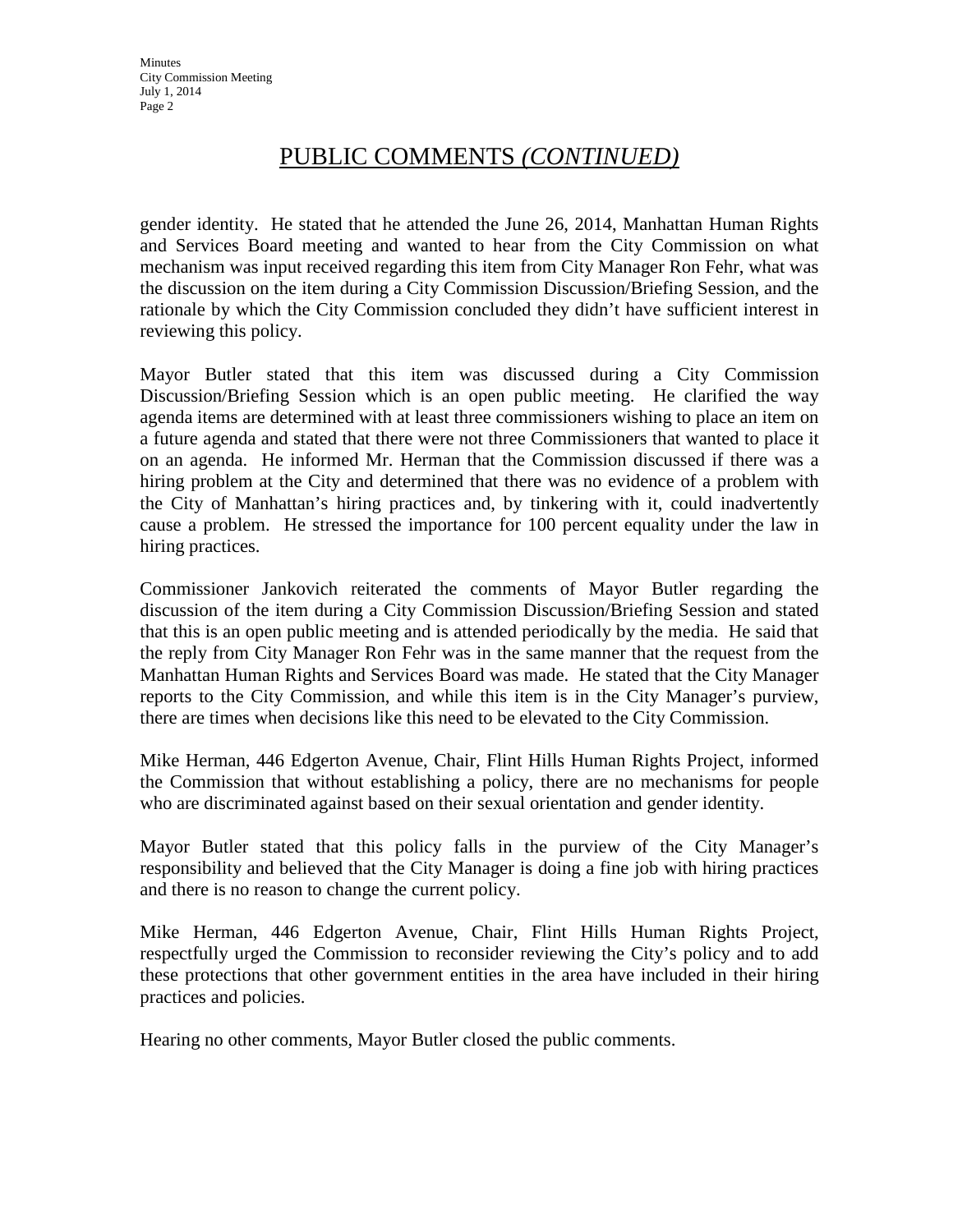**Minutes** City Commission Meeting July 1, 2014 Page 3

## COMMISSIONER COMMENTS

Commissioner Jankovich reminded the community that the first Citizen Forum regarding the Riley County Police Department (RCPD) would be held on Wednesday, July 2, 2014, from 6:00 p.m. to 7:00 p.m., in the Groesbeck Room in the Manhattan Public Library. He encouraged anyone wishing to talk about concerns or issues about RCPD to come to the Forum. He also congratulated David Baker, Douglass Community Center Director, for an outstanding job in bringing the neighborhood and community together at a recent event at the Community Center.

Commissioner Reddi informed citizens that the Manhattan Municipal Band will have a performance at City Park on the Fourth of July and encouraged everyone to attend the Sunset Zoo or the Flint Hills Discovery Center over the holiday weekend. She also reminded the community of the voter and election deadlines and dates. She wished everyone a safe and Happy Fourth of July.

Commissioner McCulloh also wished everyone a safe Fourth of July with fireworks. She encouraged citizens to join the regional communities of Junction City and Wamego with their fireworks celebrations or enjoy the neighborhood displays in Manhattan. She encouraged those shooting fireworks to be sure to clean-up their fireworks debris on July 5.

Mayor Butler encouraged those enjoying fireworks to be careful. He stated that the Thunder Over Manhattan fireworks display has always been a privately funded event and extended his appreciation to those businesses in the past that have sponsored the event. He encouraged those interested to step up and coordinate the event if it were to take place in the future and informed the community that this item is not on the City agenda.

### CONSENT AGENDA

(\* denotes those items discussed)

#### **MINUTES**

The Commission approved the minutes of the Regular City Commission Meeting held Tuesday, June 17, 2014.

#### **CLAIMS REGISTER NO. 2765**

The Commission approved Claims Register No. 2765 authorizing and approving the payment of claims from June 11, 2014, to June 24, 2014, in the amount of \$3,463,033.76.

#### **LICENSE**

The Commission approved a Tree Maintenance License for the calendar year 2014 for Well Done Tree Trimming LLC, 716 Franklin Avenue, Lexington, Missouri.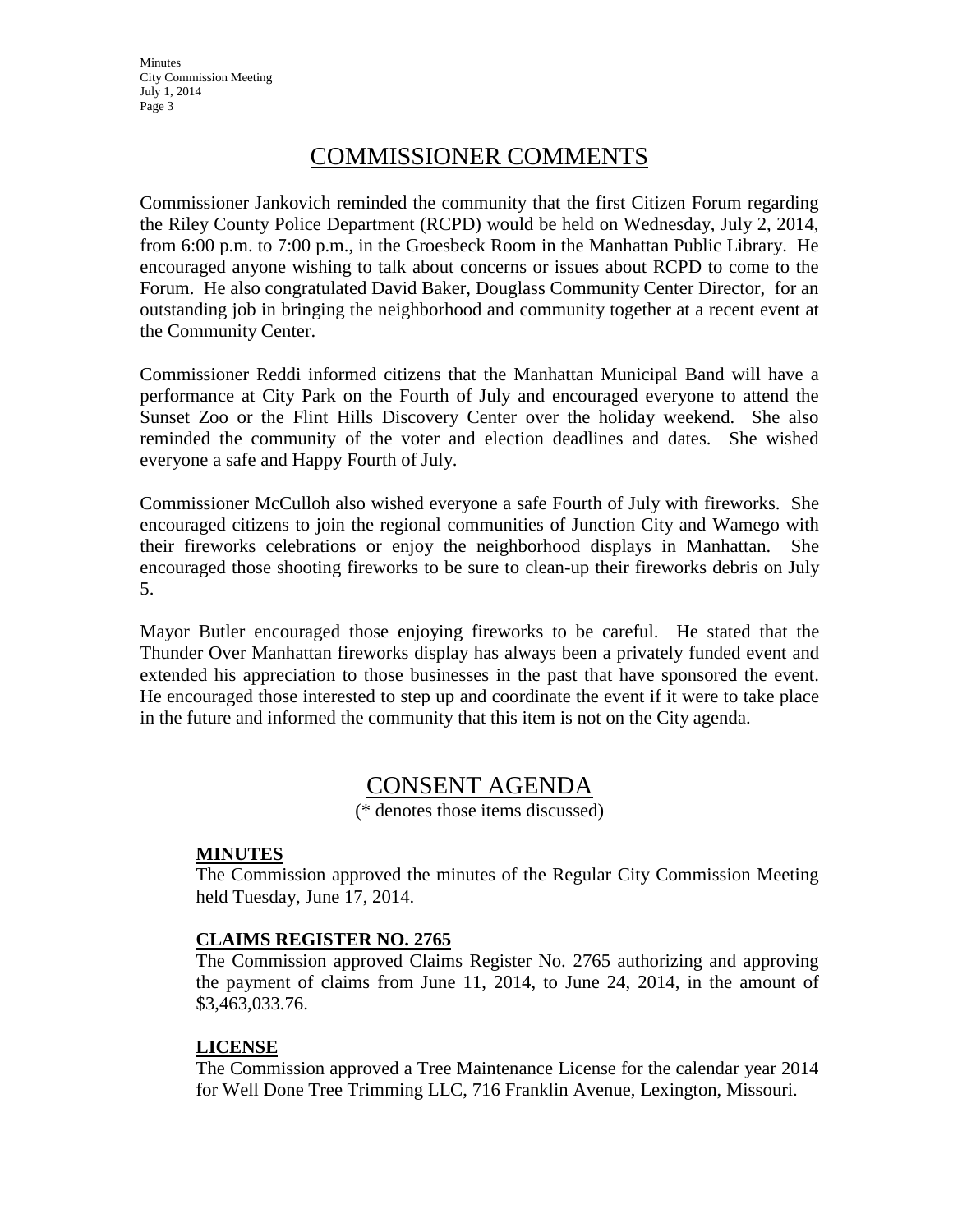#### **FINAL PLAT – STONE VALLEY, UNIT TWO**

The Commission accepted the easements and rights-of-way, as shown on the Final Plat of Stone Valley, Unit Two, a Residential Planned Unit Development, generally located north of Stone Valley Drive and Stone Valley Landing and south of Willow Grove Lane, based on conformance with the Manhattan Urban Area Subdivision Regulations.

### **FINAL PLAT – HEARTLAND ADDITION**

The Commission accepted the easements and rights-of-way, as shown on the Final Plat of the Heartland Addition, located at 2711 Rangeview Lane, based on conformance with the Manhattan Urban Area Subdivision Regulations.

#### **ORDINANCE NO. 7077 – VACATE EASEMENT – LOT 1, MILLER RANCH, UNIT SIX**

The Commission approved Ordinance No. 7077 vacating a portion of a drainage easement on Lot 1 in Miller Ranch, Unit Six, an addition to the City of Manhattan, Riley County, Kansas.

# **PUBLIC HEARING – LEVY - SPECIAL ASSESSMENTS (GOB 2014-C)**

Mayor Butler opened the public hearing.

Hearing no comments, Mayor Butler closed the public hearing.

### **\* FIRST READING – LEVY – SPECIAL ASSESSMENTS (GOB 2014-C)**

Bernie Hayen, Director of Finance, responded to questions from the Commission and provided additional information on the amount of special assessments.

The Commission approved first reading of an ordinance levying special assessments against the benefiting properties in the following 15 public improvement districts which have been completed: *Bellerive Addition - Sanitary Sewer (SS1119); Lee Mill Heights Addition, Unit Seven – Sanitary Sewer (SS1117), Street (ST1110), and Water (WA1112); Lee Mill Heights Addition, Unit Eight – Sanitary Sewer (SS11306), Street (ST1307), and Water (WA1306); Miller Ranch Addition, Unit Five – Sanitary Sewer (SS1209), Street (ST1211), and Water (WA1214); Prairie Lakes Addition, Unit Six – Sanitary Sewer (SS1207), Street (ST1209), and Water (WA1208); and Scenic Meadows, Unit Three, Phase Two – Sanitary Sewer (SS1004) and Water (WA1004).*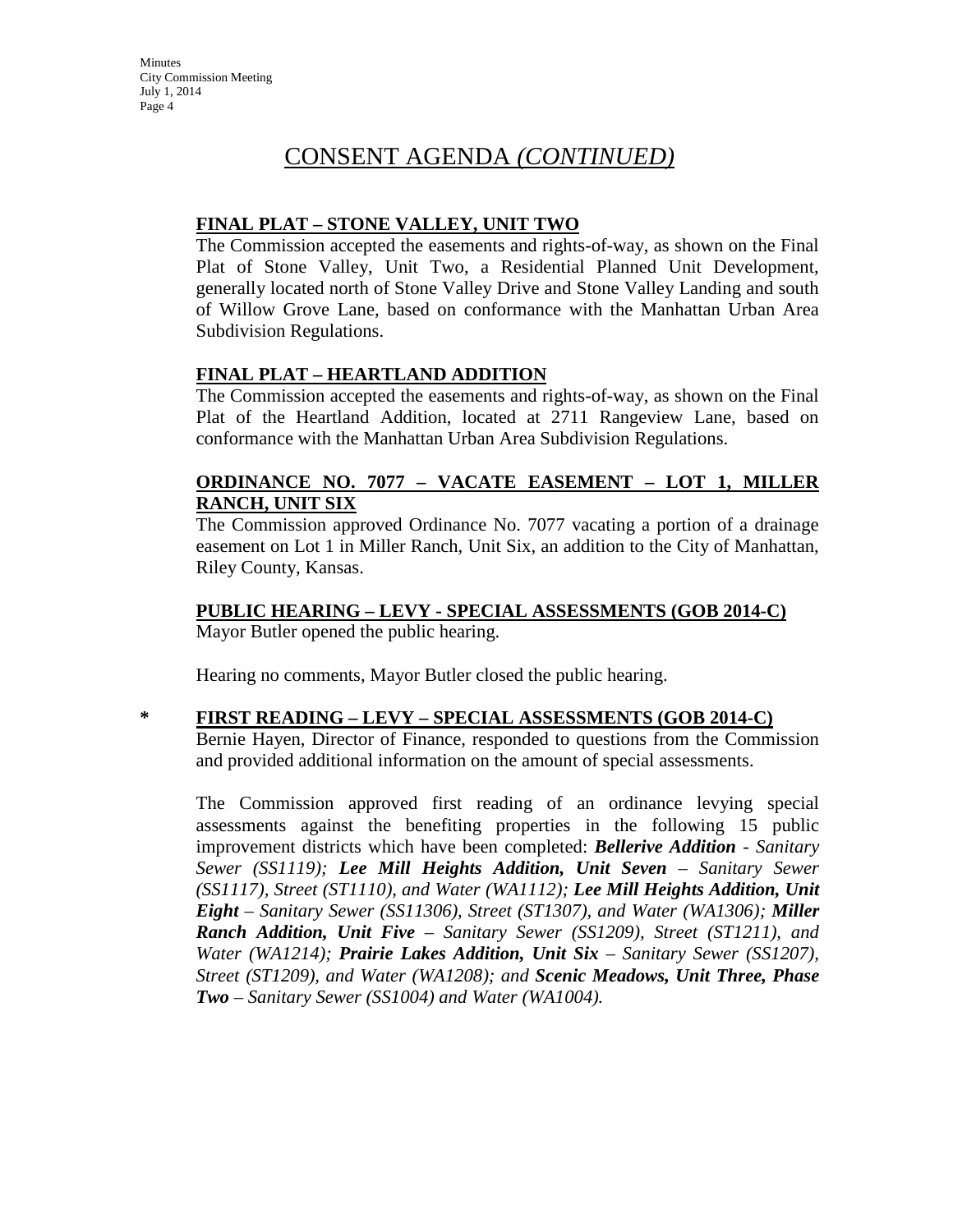#### **REQUEST FOR QUALIFICATIONS – EUREKA VALLEY TRANSMISSION WATER MAIN, PH II (WA1406, CIP #WA125P)**

The Commission authorized City Administration to solicit statement of qualifications for professional design services for the project and appointed Commissioner Jankovich to serve on the Selection Committee for the Eureka Valley Transmission Water Main, Phase II, project (WA1406, CIP #WA125P).

### **NEGOTIATE CONTRACT – ENGINEERING SERVICES – WATER TREATMENT PLANT CLEARWELL AND PUMP STATION IMPROVEMENTS (WA1403, CIP #WA015P)**

The Commission accepted the recommendation of the Selection Committee and authorized City Administration to negotiate a contract for engineering services with Carollo Engineers, of Kansas City, Missouri, for the Water Treatment Plant Clearwell and Pump Station Improvements (WA1403, CIP #WA015P).

#### **\* AMENDMENT – ARCHITECTURAL SERVICES – PARKS AND RECREATION EXPANSION AND CITY AUDITORIUM RENOVATION (SP1206)**

The Commission discussed the item and thanked Mayor Butler for his presentation during the City Commission Discussion/Briefing Session and his ideas for the foyer of City (Peace Memorial) Auditorium.

The Commission authorized the Mayor and City Clerk to execute Contract Amendment No. 3 in the amount of \$135,890.00 with Bruce McMillan Architects, of Manhattan, Kansas, to complete the final design of the City Hall Expansion to accommodate Parks and Recreation as well as heating, ventilation, and air conditioning/electrical improvements to City Auditorium (SP1206).

#### **AWARD CONTRACT - REFUSE COLLECTION SERVICES**

The Commission awarded an annual collection service contract in the total amount of \$32,004.00 to A-1 Trash Service, of Manhattan, Kansas, for a term of August 1, 2014, to July 31, 2015, with the option of renewal for two additional 12 month terms, and authorized the Mayor and City Clerk to execute the contract.

#### **GRANT/CONTRACTS - 2014 EMERGENCY SOLUTIONS**

The Commission accepted the award of a 2014 Emergency Solutions Grant, and authorized the Mayor and City Clerk to execute contracts with the Kansas Housing Resources Corporation for allocation of the grant as well as with the Manhattan Emergency Shelter, Inc., and The Crisis Center for distribution of the funds.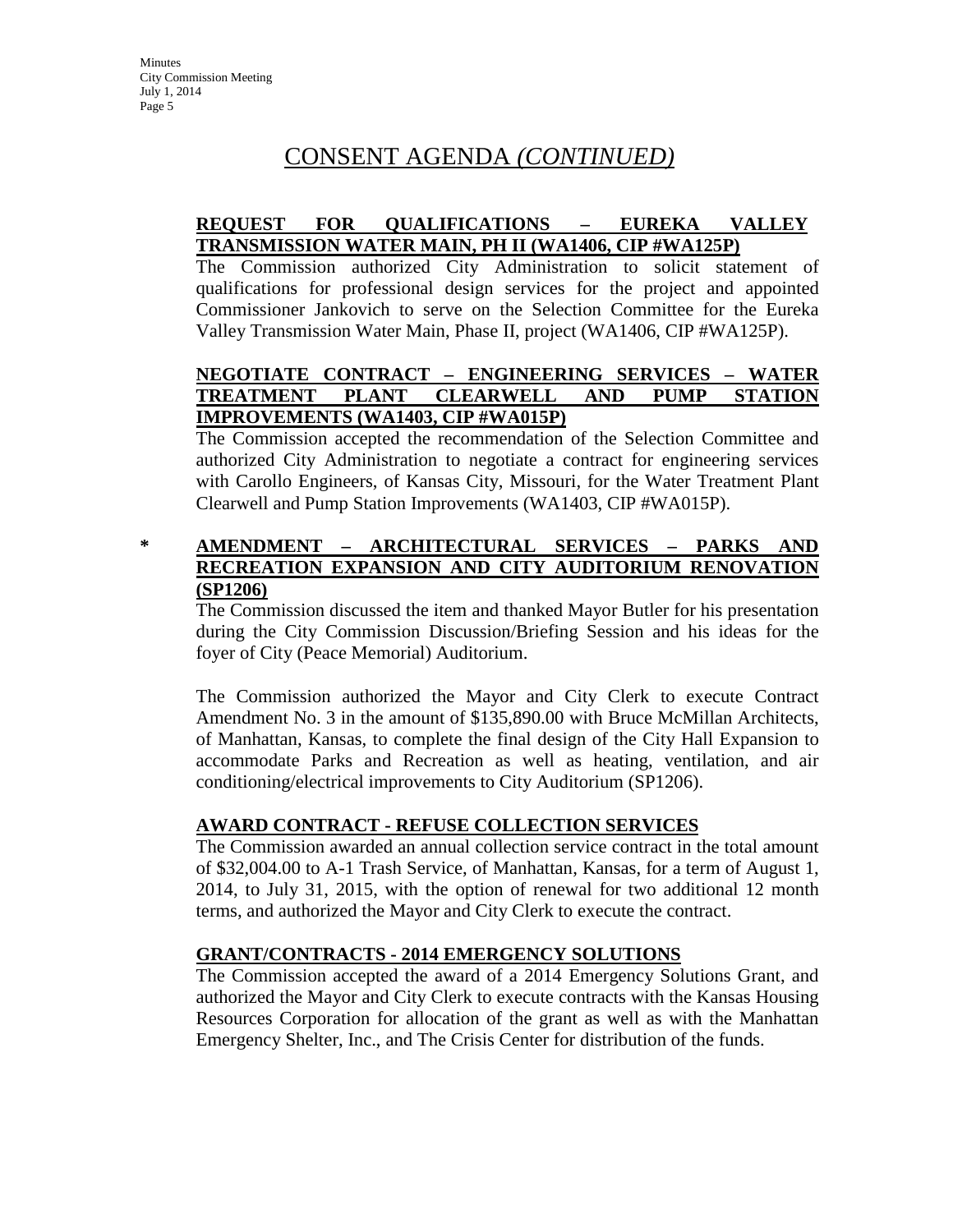#### **SUBORDINATION AGREEMENT – GTM SPORTSWEAR**

The Commission authorized the Mayor and City Clerk to execute the *Subordination Agreement* for the Dreiling Real Estate mortgage to refinance Industrial Revenue Bonds issued for GTM Sportswear from UMB Bank to Wells Fargo.

#### **PURCHASE – REPLACEMENT FILTERS – WASTEWATER TREATMENT PLANT BLOWER BUILDING NO. 1 (SS1410)**

The Commission authorized the purchase of three (3) Replacement Filters which appear to provide the best value to the City for use at the Wastewater Treatment Plant Blower Building No. 1, in the amount of \$20,355.00, from Endustra Filter Manufacturers, of Schererville, Indiana.

#### **PURCHASE/LEASE AGREEMENT – TRAFFIC DIVISION – DUAL PURPOSE SIGN/STENCIL MARKING TRUCK CIP #TR028E)**

The Commission authorized City Administration to purchase a Dual Purpose Sign/Stencil Marking Truck (CIP #TR028E) with a Single Parallelogram lift in the amount of \$98,000.50 from Flannegan Western, of Emmetsburg, Iowa, and authorized the Mayor and/or City Clerk to execute the lease purchase agreement.

#### **BOARD APPOINTMENTS**

The Commission approved appointments by Mayor Butler to various boards and committees of the City.

#### *Airport Advisory Board*

Re-appointment of Jackie Hartman, 110 Anderson Hall, to a three-year KSU term. Ms. Hartman's term begins immediately, and will expire June 26, 2017.

#### *Historic Resources Board*

Appointment of Cameron Tross, 1000 Colorado Street, to a three-year Architect term. Mr. Tross' term begins immediately, and will expire April 30, 2017.

#### *Social Services Advisory Board Board*

Appointment of Jerred McKee, 1622 Humboldt Street, to a three-year term. Mr. McKee's term begins immediately, and will expire June 30, 2017.

Appointment of Patrick McLaughlin, 504 Fremont Street, to a three-year term. Mr. McLaughlin's term begins immediately, and will expire June 30, 2017.

Appointment of Stan Ward, 1828 Virginia Drive, to a three-year term. Mr. Ward's term begins immediately, and will expire June 30, 2017.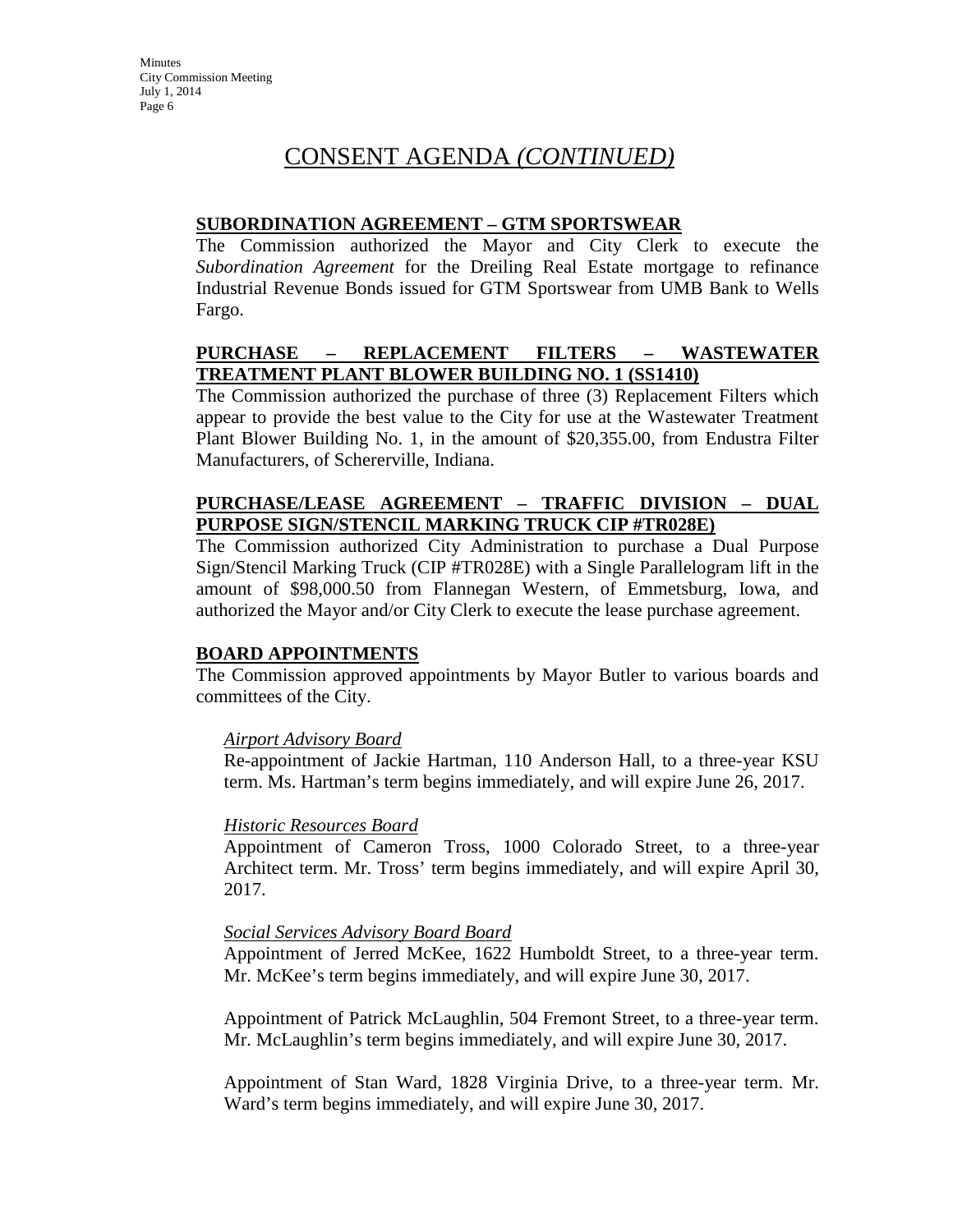After discussion and comments from the Commission, Commissioner Jankovich moved to approve the consent agenda. Commissioner McCulloh seconded the motion. On a roll call vote, motion carried 4-0.

# GENERAL AGENDA

### **RESOLUTION NO. 070114-A - PROHIBIT OPEN CARRY OF FIREARMS WITHIN DESIGNATED CITY BUILDINGS**

Katharine Jackson, Assistant City Attorney, presented an overview of the item and highlighted the proposed resolution. She then responded to questions from the Commission and highlighted designated City-owned buildings.

Ron Fehr, City Manager, provided additional clarification of the item and buildings designated in the resolution.

Katharine Jackson, Assistant City Attorney, responded to questions from the Commission regarding signage and the evaluation of the entrance at Sunset Zoo.

Ron Fehr, City Manager, provided additional information on the guidance received from the Attorney General's Office regarding this new law and signage considerations.

After discussion and comments from the Commission, Commissioner Jankovich moved to approve Policy Resolution No. 070114-A, prohibiting unconcealed firearms within certain City buildings. Commissioner Reddi seconded the motion. On a roll call vote, motion carried 4-0.

#### **PRESENTATION - MCGRATH CONSULTING GROUP - COMPENSATION SYSTEM UPDATE AND MARKET STUDY**

Cathy Harmes, Director of Human Resources, introduced the item.

Victoria McGrath, Ph.D, McGrath Consulting, presented the Commission with a historical perspective and development of the merit-based schedule, an update of the 2014 schedule, an overview of the salary schedule analysis, the movement within salary range considerations, proposed recommendations for the non-union and Fire Department, and provided an overall summary of the item. She then responded to questions from the Commission regarding the proposed step system, merit systems, range of salary wages and schedules, and provided an analysis on wages.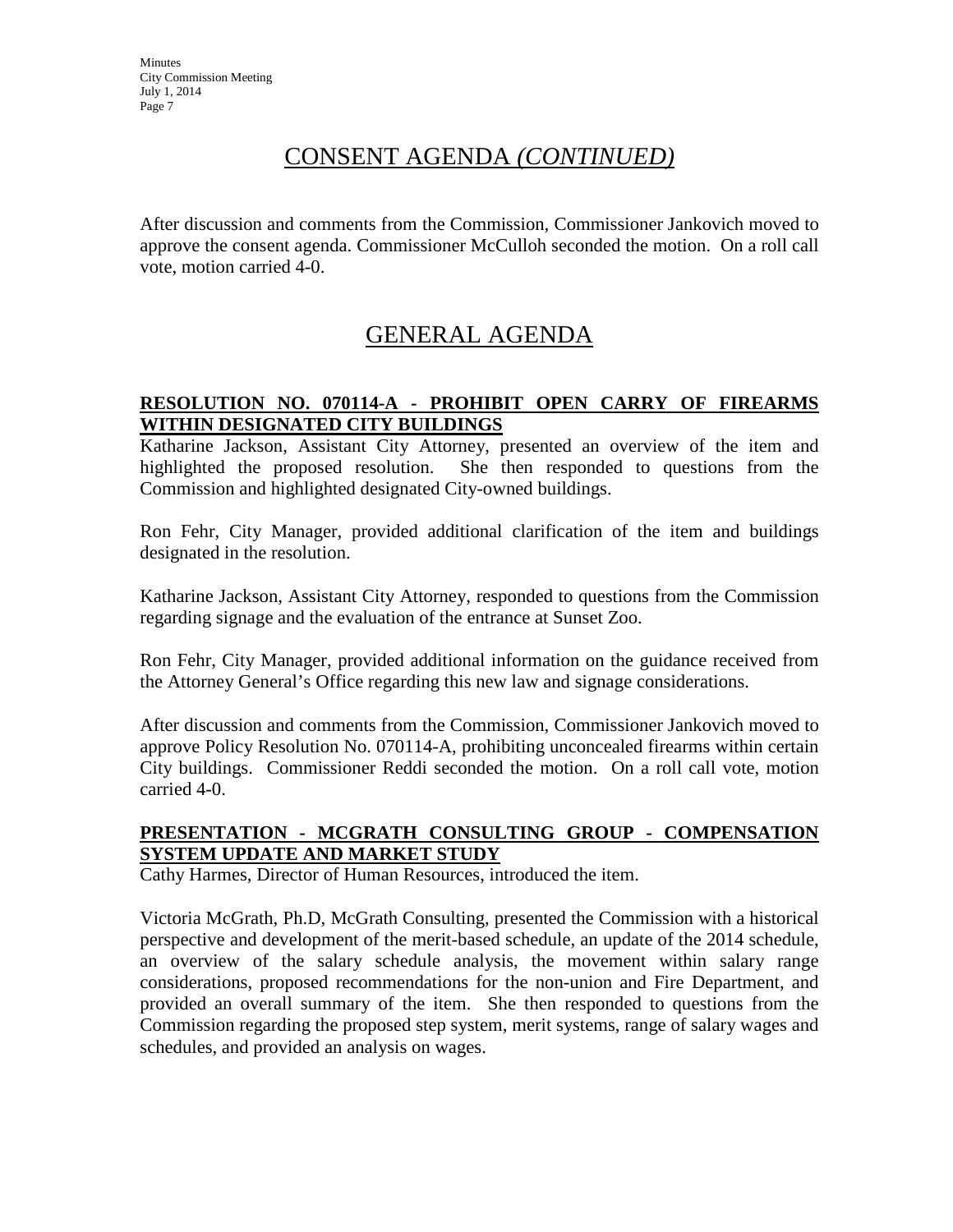## GENERAL AGENDA (*CONTINUED*)

#### **PRESENTATION - MCGRATH CONSULTING GROUP - COMPENSATION SYSTEM UPDATE AND MARKET STUDY** *(CONTINUED)*

Ron Fehr, City Manager, provided additional information on the salary schedules, proposed step system, and evaluation process. He reiterated the importance of establishing a consistent program for both Union and non-union employees.

Cathy Harmes, Director of Human Resources, responded to additional questions from the Commission and provided clarification of the current workforce.

After comments from the Commission, Ron Fehr, City Manager, responded to questions from the Commission about succession planning and the goals of each department head to ensure employees are properly trained and knowledgeable.

After additional discussion and comments from the Commission, Commissioner Jankovich moved to accept the final report of McGrath Consulting Group and adjust the minimum salaries for the 119 non-union positions with a 2015 budget impact of \$38,800.00, and allow City Administration time to develop a step system implementation strategy with both Union and non-union employees in the 2016 budget process. Commissioner McCulloh seconded the motion. On a roll call vote, motion carried 4-0.

At 8:25 p.m., the Commission took a brief recess.

#### **SECOND QUARTERLY REPORT - CONVENTION AND VISITOR'S BUREAU (CVB) AND 2015 BUDGET REQUEST - MANHATTAN CONVENTION & VISITORS BUREAU**

Lyle Butler, President, Manhattan Area Chamber of Commerce, introduced the item.

Kelly Loub, Chairperson, Manhattan Convention and Visitors Bureau (CVB) Steering Committee, presented the second quarterly report, introduced members present of the CVB Steering Committee, and highlighted the contract with the City of Manhattan.

Karen Hibbard, Director, Manhattan Convention and Visitors Bureau, presented activity and performance measures for conferences; research activities for conferences; groups hosted from January 1 through March 15, 2014; activity measures for leisure; activity measures for marketing and communications; performance measures for inquiries and fulfillment; activity measures for book direct; performance measures for youth sports and special events; activity measures for Little Apple Corps; Manhattan's hotel growth showing average rooms occupied, hotel occupancy, hotel average daily rate, hotel revenue per available room, weekly occupancy, number of hotel rooms, and current challenges and opportunities for the CVB.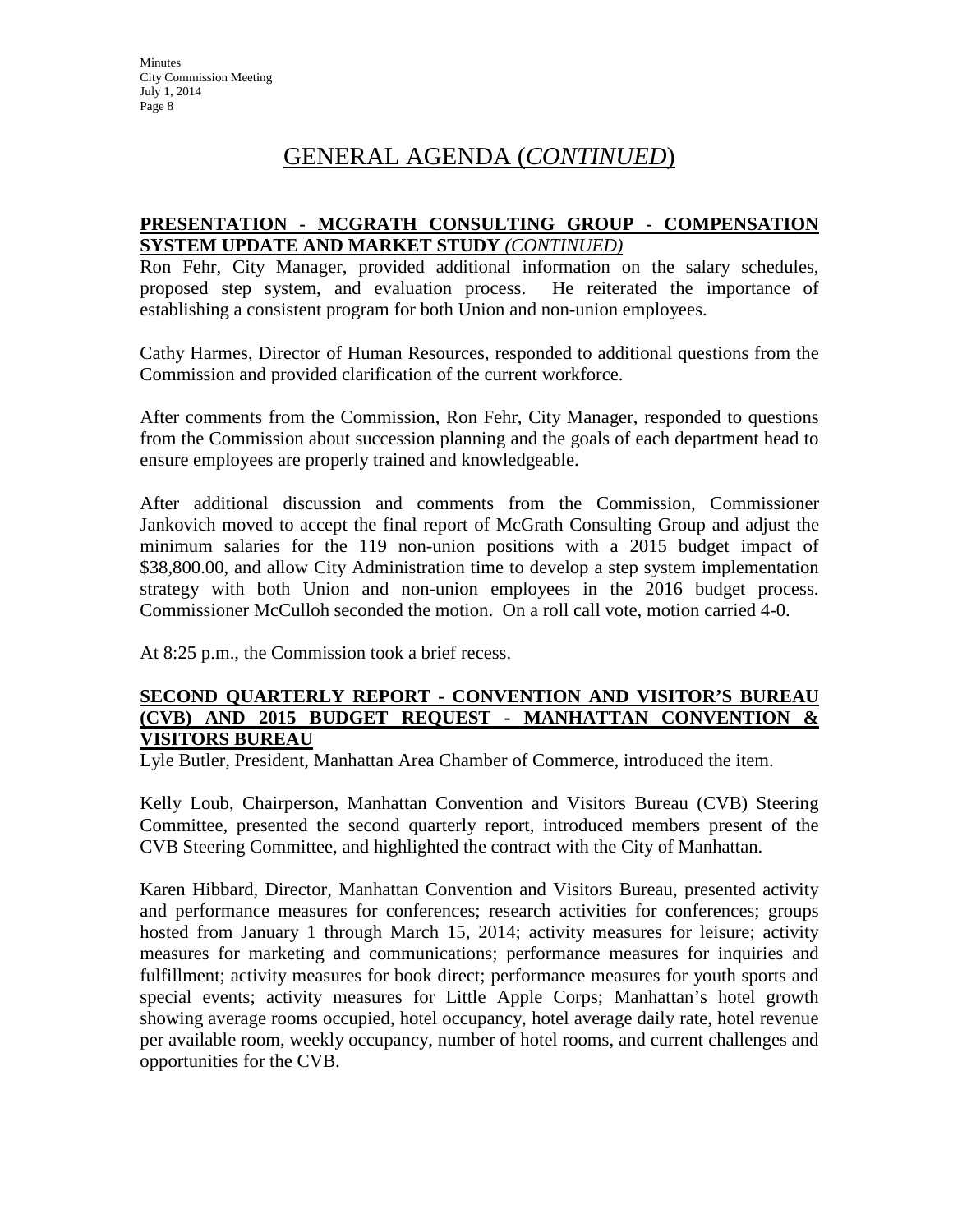**Minutes** City Commission Meeting July 1, 2014 Page 9

## GENERAL AGENDA (*CONTINUED*)

#### **SECOND QUARTERLY REPORT - CONVENTION AND VISITOR'S BUREAU (CVB) AND 2015 BUDGET REQUEST - MANHATTAN CONVENTION & VISITORS BUREAU** *(CONTINUED)*

Kelly Loub, Chairperson, Manhattan Convention and Visitors Bureau (CVB) Steering Committee, presented the CVB 2015 Budget request and projected \$1,234,860.00 in transient guest tax collections for 2015 and CVB 2015 Budget request of \$940,660.00. She informed the Commission that the CVB Steering Committee voted 8-2 in favor of not increasing the current transient guest tax and stated the Manhattan Area Chamber of Commerce Board of Directors concurred. She informed the Commission that the CVB Steering Committee strongly believes the money should go to the CVB for the purpose of expanding the marketing efforts of Manhattan.

Karen Hibbard, Director, Manhattan Convention and Visitors Bureau, responded to questions from the Commission regarding the visitor profile study and plans to engage a consultant to evaluate the CVB's marketing plan and then develop a strategic plan. She then responded to additional questions and informed the Commission that supplementary information would be provided at their third quarter report to the Commission.

After discussion and comments from the Commission, Kelly Loub, Chairperson, Manhattan Convention and Visitors Bureau (CVB) Steering Committee, responded to additional questions from the Commission regarding the challenges in measuring the effectiveness of advertising. She stressed the importance in keeping your logo out there and shared her experience in asking customers at her restaurant what brings them to Manhattan.

As this was a discussion item, no formal action was taken on the item.

### **2015 BUDGET - CITY OF MANHATTAN TOURISM & CONVENTION PROMOTION AND FLINT HILLS DISCOVERY CENTER BUDGETS**

Ron Fehr, City Manager, introduced the item.

Bernie Hayen, Director of Finance, provided an overview of Charter Ordinance No. 46, consideration to increase the transient guest tax, and provided an overview of the 2015 Budget. He informed the Commission that he is working on a business plan with Fred Goss, Director, Flint Hills Discovery Center, for the Discovery Center that would provide additional insight for the Commission to consider.

Ron Fehr, City Manager, provided additional information on the item. He informed the Commission that the Discovery Center's business plan would be provided during the next budget discussion.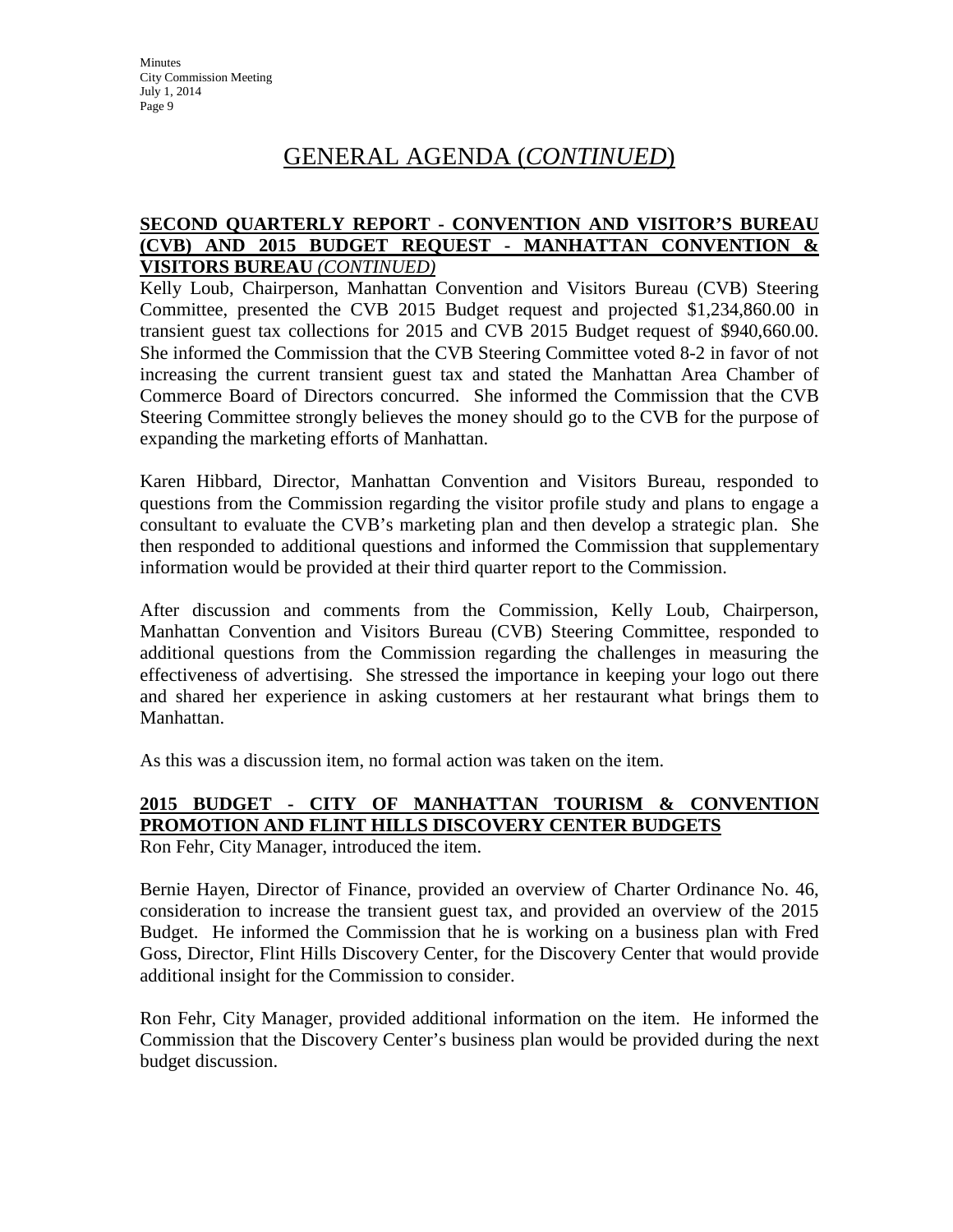## GENERAL AGENDA (*CONTINUED*)

#### **2015 BUDGET - CITY OF MANHATTAN TOURISM & CONVENTION PROMOTION AND FLINT HILLS DISCOVERY CENTER BUDGETS** *(CONTINUED)*

Fred Goss, Director, Flint Hills Discovery Center, presented an overview of prior forecasts for the Flint Hills Discovery Center (FHDC), the 2009 master plan projections for the FHDC, the 2013 projections and actual revenues and expenses, options for consideration to fund the FHDC deficit, consideration to increase the transient guest tax, the annual bed tax receipts, the transient guest tax comparisons with other cities in Kansas, the FHDC proposed 2015 budget, and the initiatives and activities at the FHDC.

Ron Fehr, City Manager, provided additional information on the attendance at the FHDC. He also highlighted the volunteers, growth in event facility rentals, initial Discovery Center projections, and discussed the proposed 2015 budget for the Discovery Center.

After discussion and comments from the Commission, Fred Goss, Director, Flint Hills Discovery Center, informed the Commission that the consensus of the Flint Hills Discovery Center Advisory Board is for the City Commission to utilize what they see fit to fund the operational costs of the Discovery Center and did not reconsider increasing the transient guest tax. He also provided additional information on the position being requested and expressed the challenge in sharing a position with Sunset Zoo and its impact to generate additional revenues and expand programming.

After additional discussion and comments from the Commission, Mayor Butler stated the consensus from the Commission is to not raise the transient guest at this time and to use carryover funds for the 2015 Budget for the FHDC.

As this was a discussion item, no formal action was taken on the item.

#### **2015 BUDGET REQUEST - MANHATTAN AREA CHAMBER OF COMMERCE ECONOMIC DEVELOPMENT AND FORT RILEY COMMUNITY RELATIONS SERVICES**

Lyle Butler, Director, Manhattan Area Chamber of Commerce, introduced the item and provided background information. He informed the Commission that 68% of the 2014 revenue came from private sources for economic development initiatives; highlighted economic development funding trends; and discussed the core strategies for growth from 2012 to 2016.

Trent Armbrust, Existing Business Manager, Economic Development, Manhattan Area Chamber of Commerce, highlighted six companies that have recently expanded in Manhattan and provided information about the net new employees, capital investment, State assistance, and local assistance for these companies.